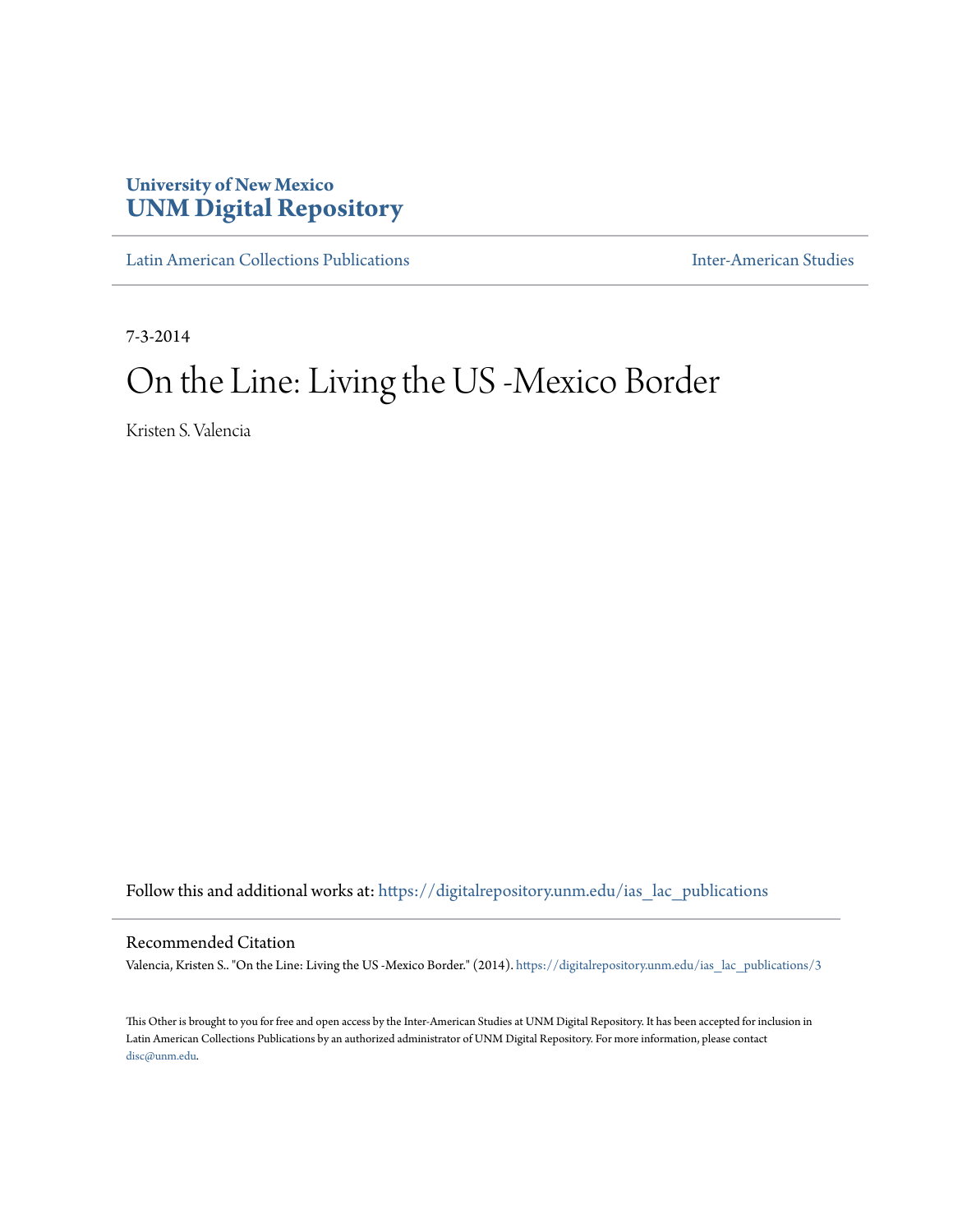## Welcome to On the Line: Living the U.S.-Mexico Border.



This exhibit encourages a closer examination of the United States-Mexico Border giving particular attention to the individuals and communities that exist along the horizontal boundary. Very often, discussions of the Border focus on the international political relationship between Washington and Mexico City as opposed to the local interactions that occur on a daily basis along the territorial divide. These images demonstrate the lived experiences of communities and lives on the line.

The Treaty of Guadalupe Hidalgo, signed in 1848, ended the Mexican-American War and stretched the U.S. territory line to its present location. Prior to this political demarcation, mining brought large settlement into the region and along with it came with new ideologies, lifestyles, and industries. People have long moved across this politically inscribed line for economic, familial, or social reasons. Their movement fuels a local need to cooperate even as national goals are intended to separate them.

During the Mexican Revolution, the need to defend the U.S. side of the border region became a primary concern as Francisco "Pancho" Villa led a large raid through the town of Columbus, New Mexico in 1916. While the raid was intended